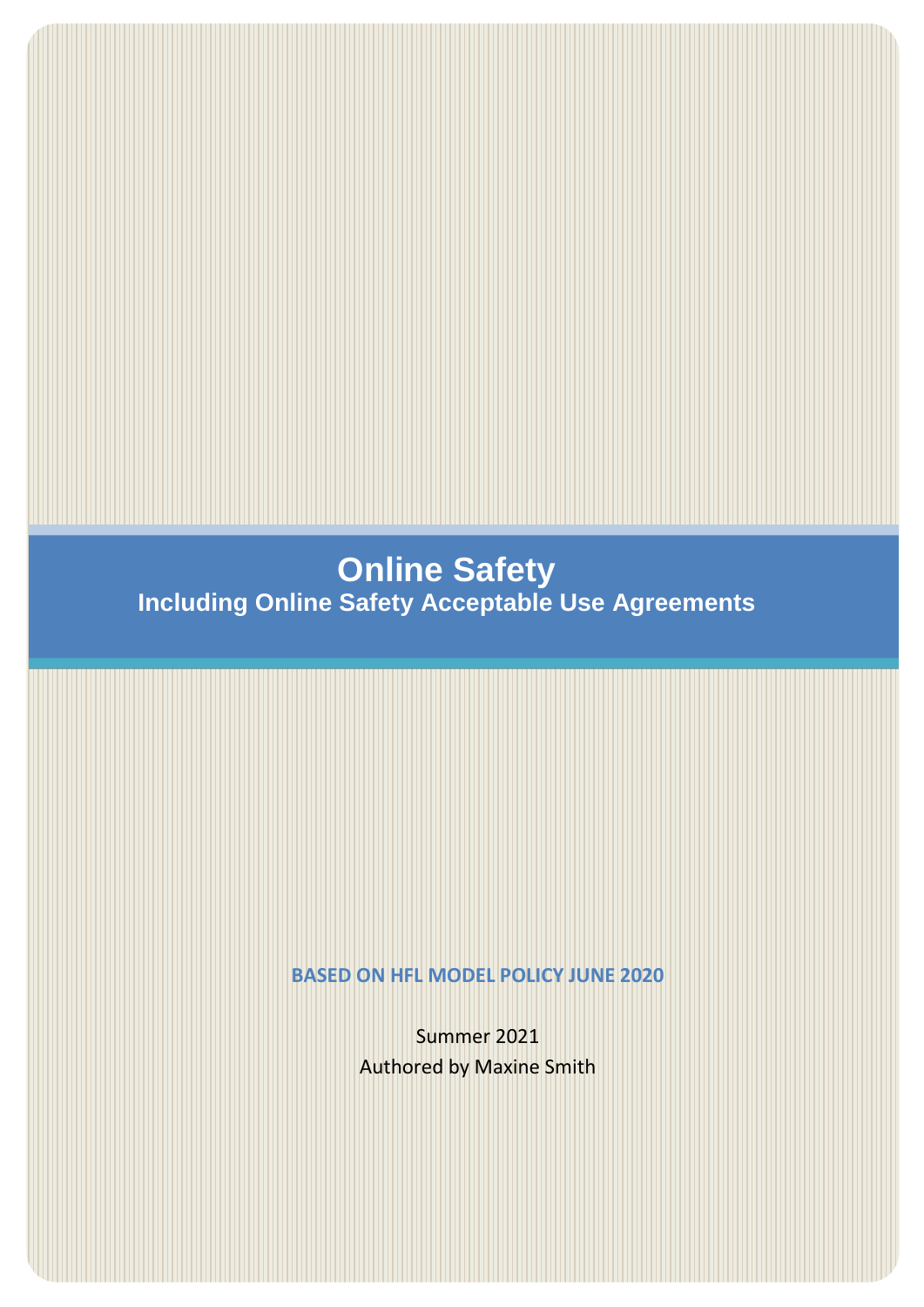Contents

| $\mathbf{1}$ .   |                                                                                           |
|------------------|-------------------------------------------------------------------------------------------|
|                  |                                                                                           |
| 3.               |                                                                                           |
| $\overline{4}$ . |                                                                                           |
|                  |                                                                                           |
|                  |                                                                                           |
|                  |                                                                                           |
|                  |                                                                                           |
|                  |                                                                                           |
| 5.               |                                                                                           |
| 6.               |                                                                                           |
| 7.               |                                                                                           |
| 8.               |                                                                                           |
| 9.               |                                                                                           |
|                  |                                                                                           |
|                  | Online Safety Acceptable Use Agreement - Staff, Governors and student teachers (on        |
|                  | Appendix B - Online Safety Acceptable Use Agreement - Peripatetic teachers/coaches,       |
|                  | Appendix C - Requirements for volunteers and parent/carer helpers who work directly (as   |
|                  | Appendix D - Online Safety Acceptable Use Agreement Primary Pupils 12                     |
|                  | Appendix E - Online safety policy guide - Summary of key parent/carer responsibilities 14 |
|                  | Appendix F - Guidance on the process for responding to cyberbullying incidents 15         |
|                  | Appendix G - Guidance for staff on preventing and responding to negative comments on      |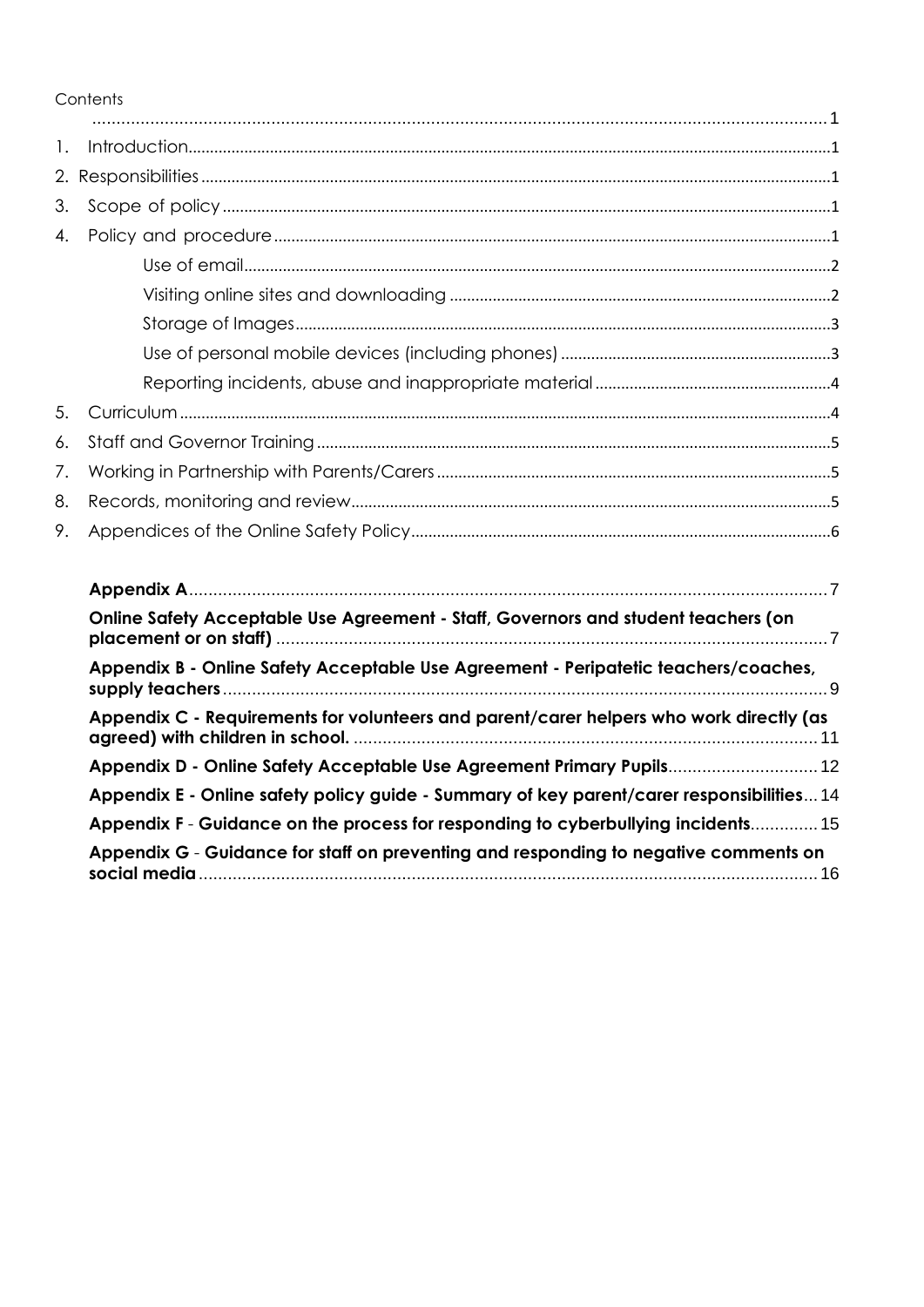# <span id="page-2-0"></span>**1. Introduction**

Tudor Primary School recognises that internet, mobile and digital technologies provide positive opportunities for children and young people to learn, socialise and play but they also need to understand the challenges and risks. The digital world is an amazing place, but with few rules. It is vast and fast moving and young people's future economic success may be partly dependent on their online skills and reputation. We are, therefore, committed to ensuringthat **all** pupils, staff and governors will be supported to use internet, mobile and digital technologies safely. **This is part of our safeguarding responsibility**. Staff are aware that some pupils may require additional support or teaching, including reminders, prompts and further explanation to reinforce their knowledge and understanding of online safety issues.

We are also committed to ensuring that all those who work with children and young people, including their parents/carers, are informed about the ever-changing risksso that they can take an active part inhelpingchildren and young people navigate the online world safely and confidently.

# <span id="page-2-1"></span>**2. Responsibilities**

The headteacher and governors have ultimate responsibility to ensure that appropriate online safety policy and practice is embedded and monitored. The named online safety lead in this school is Maxine Smith.

All breaches of this policy must be reported.

All breaches of this policy that may have put a child at risk must also be reported to the DSL (Maxine Smith) or DDSLs (Rob Weightman, Linda Penn, Katie Reading).

Organisations that are renting space from the school and are a totally separate organisation should have and follow their own online safety policy and acceptable use agreements. However, if the organisation has any access to the school network, cloud-based services and/or equipment then they must adhere to the school's online safety procedures and acceptable use agreements.

If the organisation is operating in school time or when pupils are on site in the care of the school, then the safeguarding of pupils is paramount and the organisation must adhere to the school's online safety procedures and acceptable use agreements.

# <span id="page-2-2"></span>**3. Scope of policy**

The policy applies to:

- **•** pupils
- **•** parents/carers
- **•** teaching and support staff
- **•** school governors
- **•** Supply teachers, student teachers
- **•** visitors
- **•** volunteers
- **•** voluntary, statutoryorcommunityorganisations using the school's facilities

The school also works with partners and other providers to ensure that pupils who receive part of their education off site or who are on a school trip or residential are safe online.

The school provides online safety information for parents/carers, for example, through the website, in newsletters and at events. It is important that parents/carers understand their key role in supporting their child/ren to behave appropriately and keep themselves safe online.

This policy, supported by its acceptable use agreements, is intended to protect the interests and safety of the whole school community. It is linked to the following other school policies and documents: Child Protection, Keeping Children Safe in Education, GDPR, health and safety, home– school agreement, behaviour for learning, anti-bullying and PSHE+C/RSE policies.

# <span id="page-2-3"></span>**4. Policy and procedure**

The school seeks to ensure that internet, mobile and digital technologies are used effectively **and safely**, for their intended educational purpose, in ways that will not infringe legal requirements or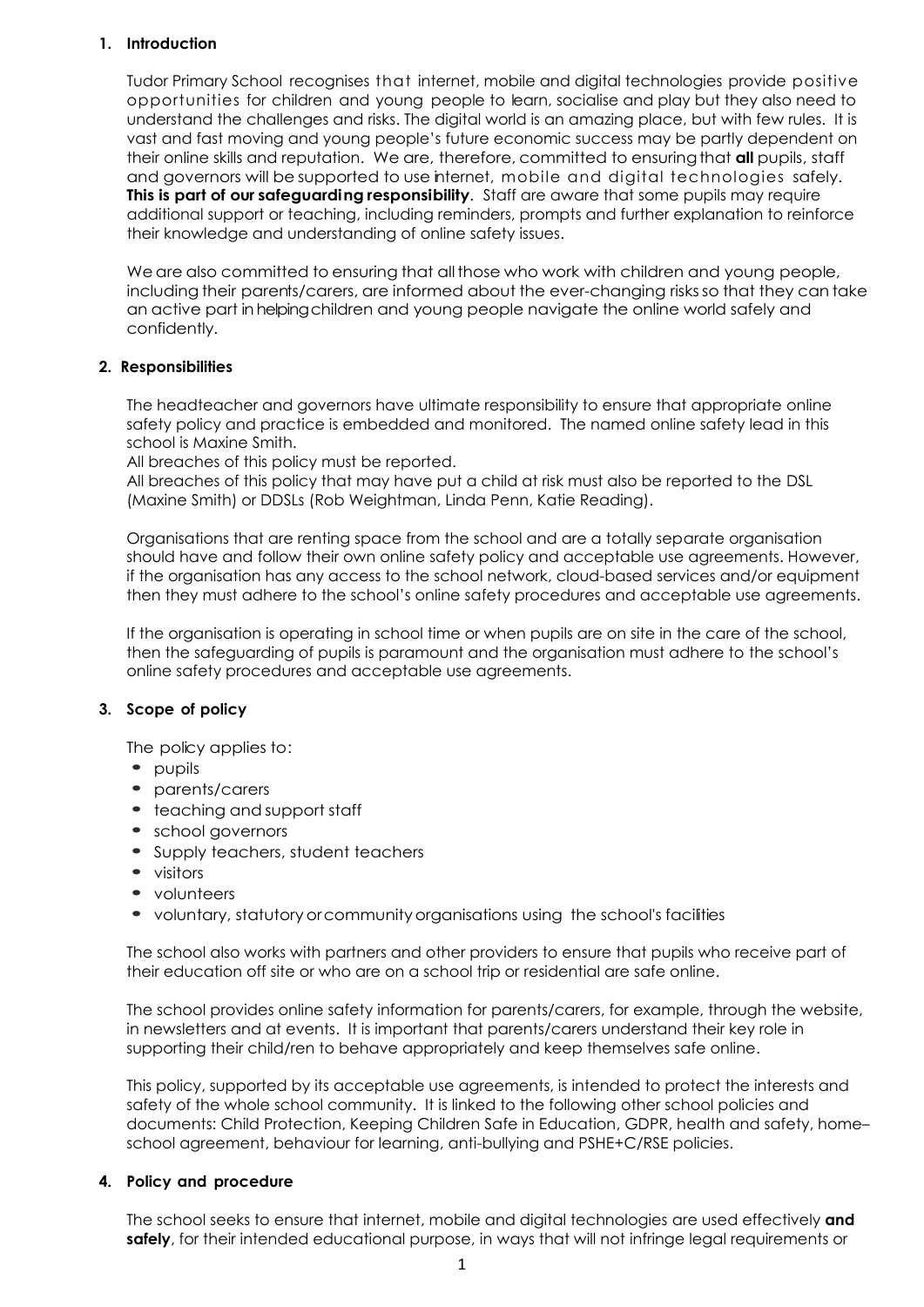create unnecessary risk.

The school expects everyone to use internet, mobile and digital technologies responsibly and strictly according to the conditions set out in this policy. This policy also includes expectations on appropriate online behaviour and use of technology outside of school for pupils, parents/carers, staff and governors and all other visitors to the school.

# <span id="page-3-0"></span>Use of email

Staff and governors should use a school email account or Governor Hub for all official school communication to ensure everyone is protected through the traceability of communication. Under no circumstances should staff contact pupils, parents or conduct any school business using a personal email address. Pupils should use school approved accounts on the school system for educational purposes. Where required parent/carer permission will be obtained for the pupil account to exist. For advice on emailing, sharing personal or confidential information or the need to gain parent permission refer to the policy for GDPR. Emails created or received as part of any school role will be subject to disclosure in response to a request for information under the Freedom of Information Act 2000.

Staff, governors and pupils should not open emails or attachments from suspect sources and should report their receipt to Maxine Smith.

**Users must not** send emails which are offensive, embarrassing or upsetting to anyone (i.e. cyberbullying).

# <span id="page-3-1"></span>Visiting online sites and downloading

- Staff must preview sites, software and apps before their use in school or before recommending them to pupils. Before using any online service that requires user accounts to be created or the sharing of any personal data, staff must consult with the Data Protection Officer (**Richard Maskrey – School Consulting ltd**) with details of the site/service and seek approval from a senior leader. The terms and conditions of the service should be read and adhered to, and parental/carer permission sought where required. All users must observe copyright of materials from electronic sources.
- Staff must only use pre-approved systems if creating blogs, wikis or other online content.
- When working with pupils searching for images should be done through Google Safe Search (standard through the HICS service), Google Advanced Search or a similar application that provides greater safety than a standard search engine.

# **Users must not**:

Visit internet sites,make,post,download,upload or pass on, material, remarks, proposals or comments that containor relate to:

- Indecent images of children actually or apparently under the age of 18 or images of child abuse (i.e. images of children, digital or cartoons, involved in sexual activity or posed to be sexually provocative)
- Indecent images of vulnerable people over the age of 18 (i.e. images of vulnerable people, digital or cartoons involved in sexual activity or posedto besexually provocative)
- Adult material that breachesthe Obscene Publications Act in the UK
- Promoting discrimination of any kind in relation to the protected characteristics: age, disability, gender reassignment, marriage and civil partnership, pregnancy and maternity, race or ethnicity, religion or belief, sex, sexual orientation
- Promoting hatred against any individual or group from the protected characteristics above
- Promoting illegalacts including physical or sexual abuse of children or adults, violence, bomb making, drug and alcohol abuse and software piracy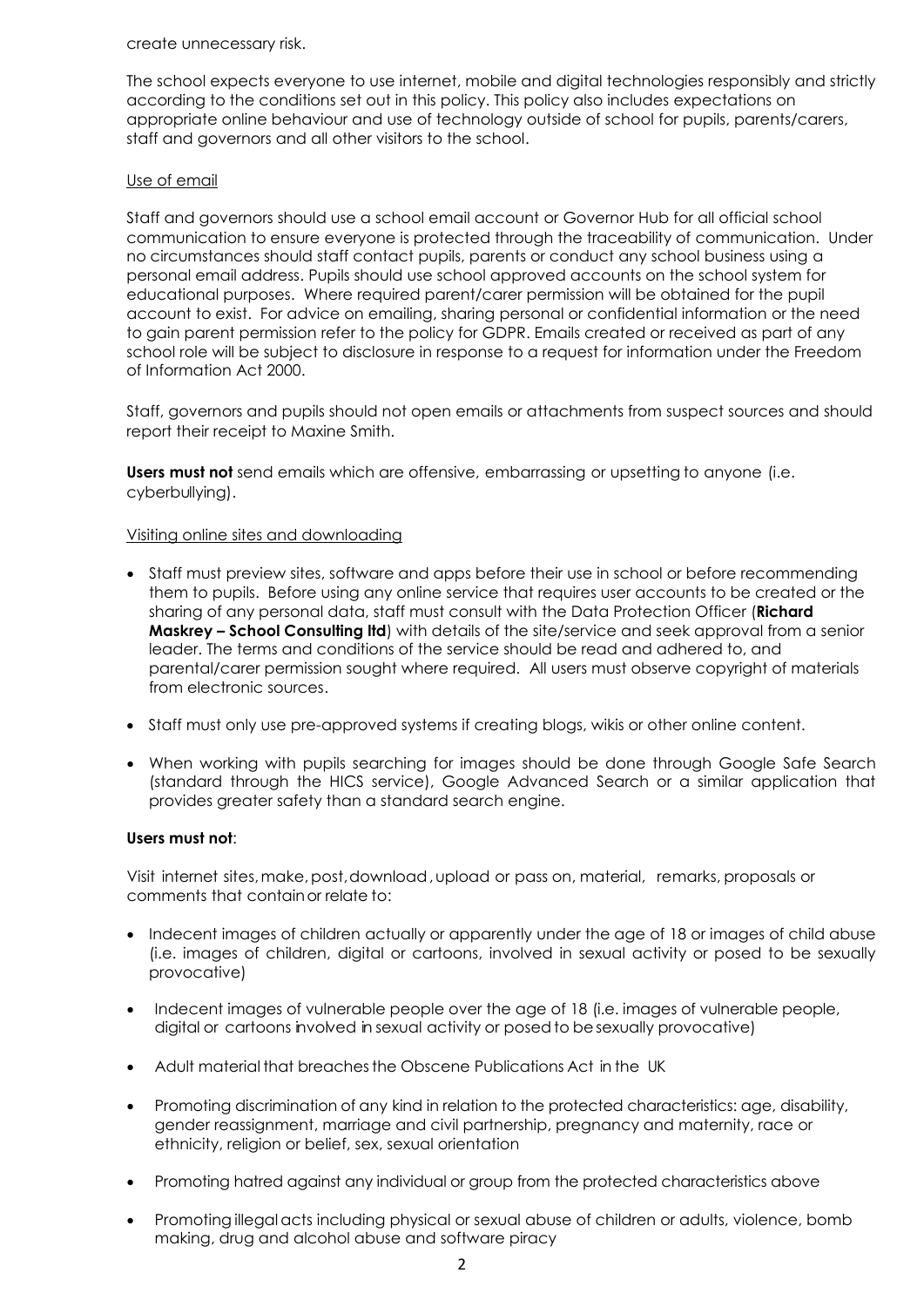Any material that may bring the school or any individual within it into disrepute e.g. promotion of violence,gambling, libel and disrespect

# **Users must not:**

- Reveal or publicise confidential or proprietary information
- Intentionally interfere with the normal operation of the internet connection, including the propagation of computer viruses
- Transmit unsolicited commercial or advertising material either to other users, or to organisations connected to other networks except where permission has been given to the school
- Use the school's hardware and Wi-Fi facilities for running a private business
- Intimidate, threaten or cause harm to others
- Access or interfere in any way with other users' accounts
- Use software or hardware that has been prohibited by the school

All breaches of prohibited behaviours detailed above will be investigated, where appropriate, in liaison with the police.

The school recognises that in certain planned curricular activities, access to controversial and/or offensive online content may be beneficial for educational use. In such circumstances, there is an expectation that access is pre-planned, risk assessed and recorded, and permission given by the SLT.

# <span id="page-4-0"></span>Storage of Images

Photographs and videos provide valuable evidence of pupils' achievement and progress in a variety of contexts and can be used to celebrate the work of the school. In line with GDPR they are used only with the written consent of parents/carers which is secured in the first instance on a child's entry to the school. Records are kept on file and consent can be changed by parents/carers at any time. (See GDPR policy for greater clarification).

Photographs and images of pupils are only stored on the school's agreed secure networks which include some cloud based services. Rights of access to stored images are restricted to approved staff as determined by the SLT. Staff and pupils may have temporary access to photographs taken during a class session, but these will be transferred/deleted promptly.

Parents/carers should note that there may be some children who are at risk and must not have their image put online and others who do not want their image online. For these reasons parents/carers must follow the school's Acceptable Use Agreement and refrain from taking or posting online photographs of any member of the school community, other than their own child/ren.

Staff and other professionals working with pupils, must only use school equipment to record images of pupils whether on or off site. See also GDPR. Permission to use images of all staff who work at the school is sought on induction and a written record is located in the personnel file.

# <span id="page-4-1"></span>Use of personal mobile devices (including phones)

The school allows staff, including temporary staff, and visitors to use personal mobile phones and devices only in designated areas and never in the presence of pupils.

Parents/carers may only use personal mobile phones and devices in designated areas unless otherwise informed, e.g. for specific events and activities. Under no circumstance should images be taken at any time on school premises or on off-site school events and activities of anyone other than their own child, unless there is a pre-specified permission from a senior member of staff.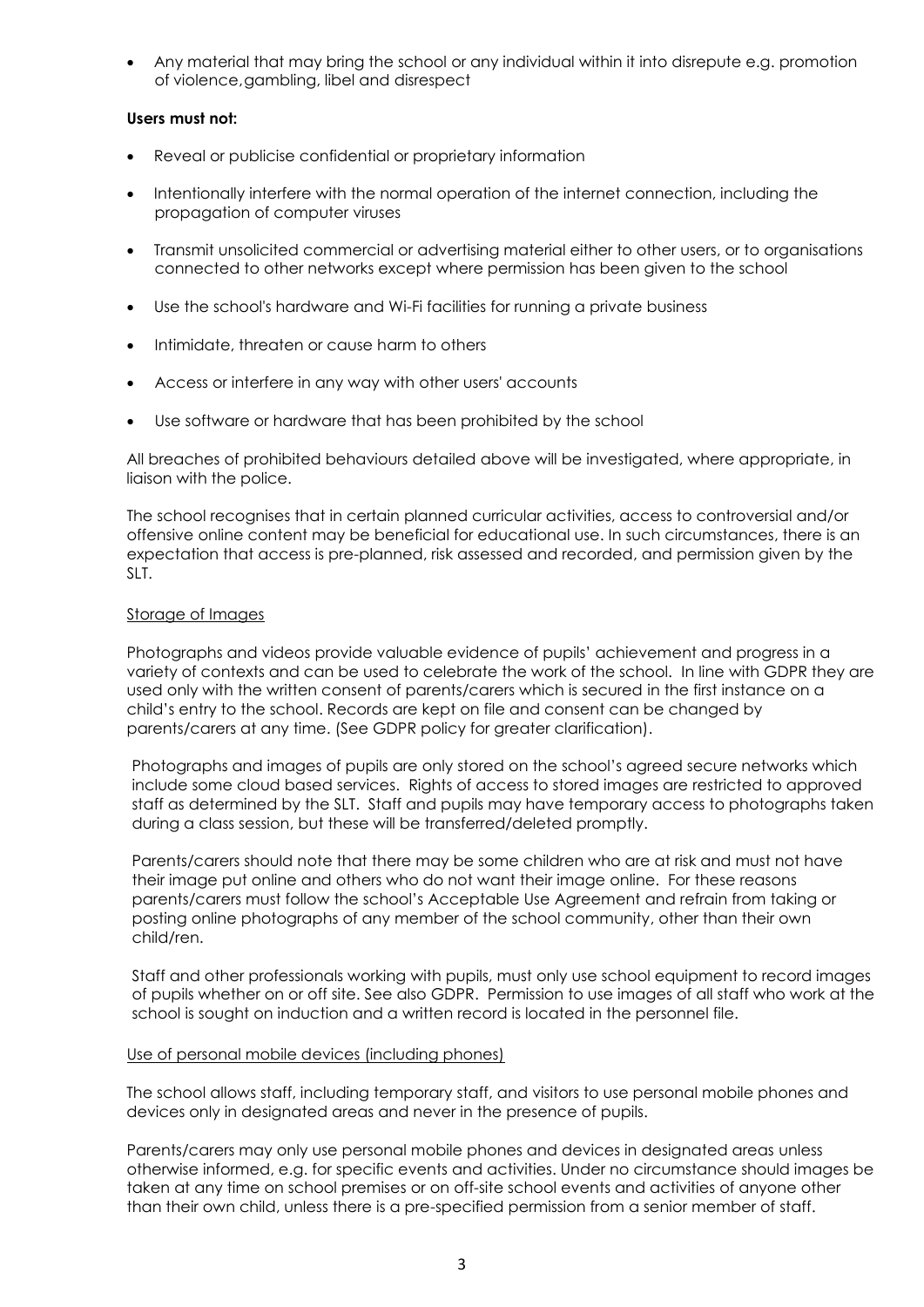Users bringing personal devices into school must ensure there is no inappropriate or illegal content on the device.

### New technological devices

New personal technological devices may offer opportunities for teaching and learning. However, the school must consider educational benefit and gauge the risk before use in school is allowed. Parents/carers, pupils and staff should not assume that new technological devices will be allowed in school and should check with the SLT before they are brought into school.

# <span id="page-5-0"></span>Reporting incidents, abuse and inappropriate material

There may be occasions in school when either a pupil or an adult receives an offensive, abusive or inappropriate message or accidentally accesses upsetting or abusive material. When such a situation occurs the pupil or adult must report the incident immediately to the first available member of staff, the DSL/DDSL or the headteacher. Where such an incident may lead to significant harm, safeguarding procedures should be followed. The school takes the reporting of such incidents seriously and where judged necessary, the DSL will refer details to social care or the police.

# <span id="page-5-1"></span>**5. Curriculum**

Online safety is **fully embedded** within our curriculum. The school provides a comprehensive age appropriate curriculum for online safety which enables pupils to become informed, safe and responsible. This includes teaching to prevent radicalisation, for which staff provide a narrative to counter extremism. The PSHE+C curriculum , Relationships and Health Curriculum are central in supporting the delivery of online safety education.

The curriculum is flexible and can respond to any immediate online safety issues and risks as they emerge.

It is necessary for pupils to develop skills of critical awareness, digital resilience and good online citizenship to enable them to use internet, mobile and digital technologies safely and responsibly. Pupils are taught to recognise the creative, collaborative, cultural, economic and educational opportunities provided by the internet, mobile and digital technologies. Curriculum work will also include areas such as:

- Understanding how to use the internet, mobile and digital technologies in a balanced and appropriate way to avoid negative impact on wellbeing, e.g. regulated screen time and diverse online activity
- Learning how to develop a **positive online reputation** and enhance future opportunities e.g. in relationships and employment
- Developing critical thinking skills **and the confidence to challenge and question what they see and read** in relation to online content e.g. recognising fake news and extremism, understanding commercial manipulation, maintaining an authentic sense of self that is resilient to online pressure, learning how easy it is to lie online (i.e. users may not be who they say they are and may have ulterior motives Understanding the dangers of giving out personal details online and the importance of maintaining maximum privacy online
- Thinking carefully before placing images online and considering their appropriateness and understanding the importance of gaining consent before posting photographs of others
- Understanding the permanency of all online postings and conversations
- Understanding relevant legislation, including copyright, and the importance of respecting other people's information, reputation and images.
- Understanding the importance of online respect and what constitutes cyberbullying, how to avoid it, the impact it has and how to access help.
- How the law can help protect against online risks and abuse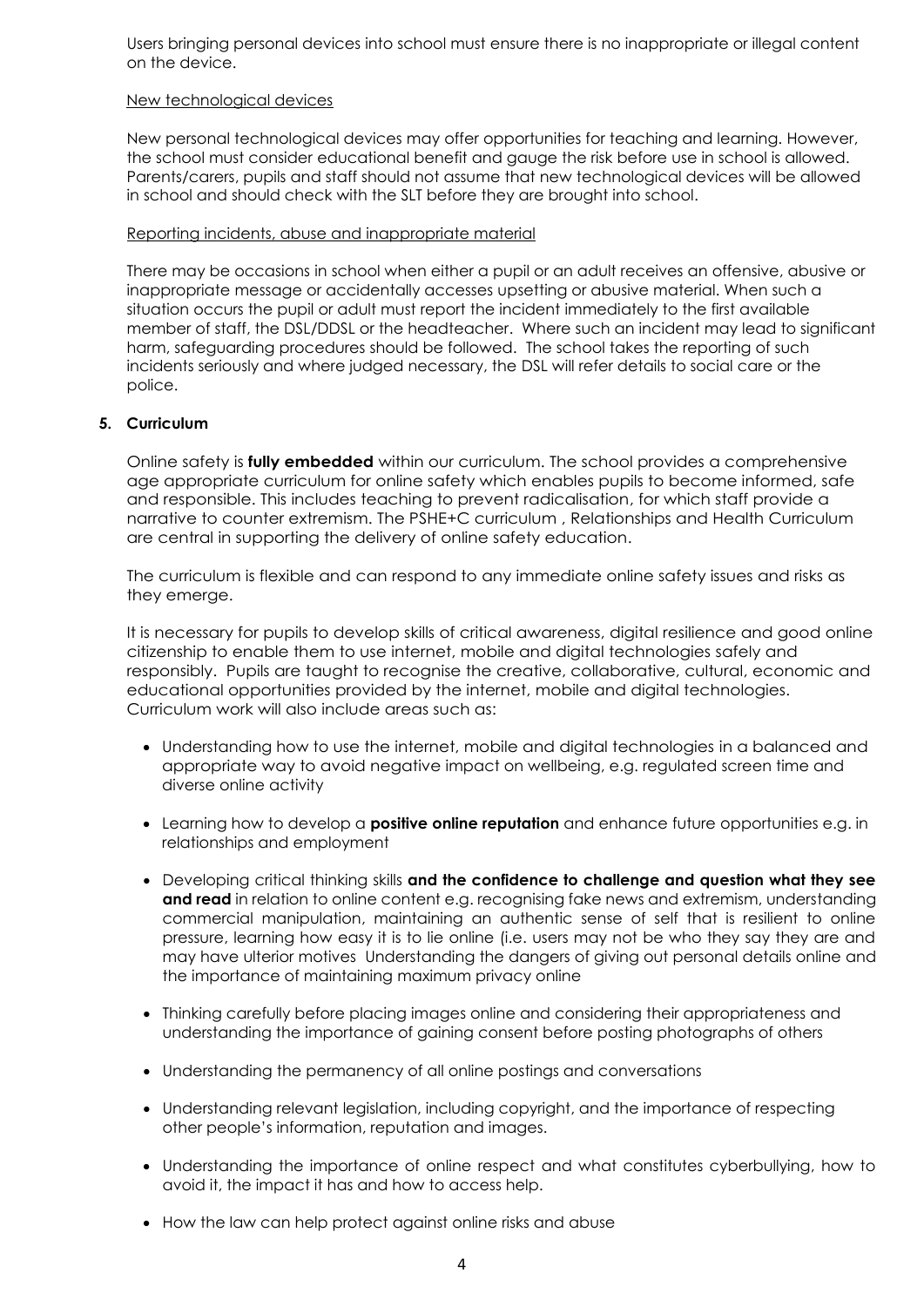# <span id="page-6-0"></span>**6. Staff and Governor Training**

Staff and governors are trained to fulfil their roles in online safety. The school audits the training needs of all school staff and provides regular training to improve their knowledge and expertise in the safe and appropriate use of internet, mobile and digital technologies. This training is recorded as part of safeguarding records.

New staff are provided with a copy of the online safety policy and must sign the school's Acceptable Use Agreement as part of their induction.

Student teachers and regular visitors are provided with a copy of the online safety policy and are required to sign the Acceptable Use Agreement (Appendix B).

Guidance is provided for occasional visitors, volunteers and parent/carer helpers (Appendix E).

# <span id="page-6-1"></span>**7. Working in Partnership with Parents/Carers**

The school works closely with families to help ensure that children can use internet, mobile and digital technologies safely and responsibly both at home and school. The support of parents/carers is essential to implement the online safety policy effectively and help keep children safe.

It is important that parents/carers understand the crucial role they play in this process. The school seeks to regularly consult and discuss online safety with parents/carers and seeks to promote a wide understanding of the benefits of new technologies and associated risks. The school provides regular updated online safety information through the school website, newsletters and by other means such as Internet Safety Meetings led by the school DPO.

Parents/carers are asked to read, discuss and co-sign with each child the Acceptable Use Agreement. A summary of key parent/carer responsibilities will also be provided and is available in Appendix F. The Acceptable Use Agreement explains the school's expectations and pupil and parent/carer responsibilities.

# <span id="page-6-2"></span>**8. Records, monitoring and review**

The school recognises the need to record online safety incidents and to monitor and review policies and procedures regularly in order to ensure they are effective and that the risks to pupils and staff are minimised.

All breaches of this policy must be reported and all reported incidents will be logged on CPOMs under the category of **eSafety**. All staff have the individual responsibility to ensure that incidents have been correctly recorded, acted upon and reported.

The school supports pupils and staff who have been affected by a policy breach. Where there is inappropriate or illegal use of internet, mobile and digital technologies, this will be dealt with under the school's behaviour and disciplinary policies as appropriate. Breaches may also lead to criminal or civil proceedings.

Governors receive termly summary data on recorded online safety incidents for monitoring purposes. In addition governors ensure they have sufficient, quality information to enable them to make a judgement about the fitness for purpose of this policy on an annual basis.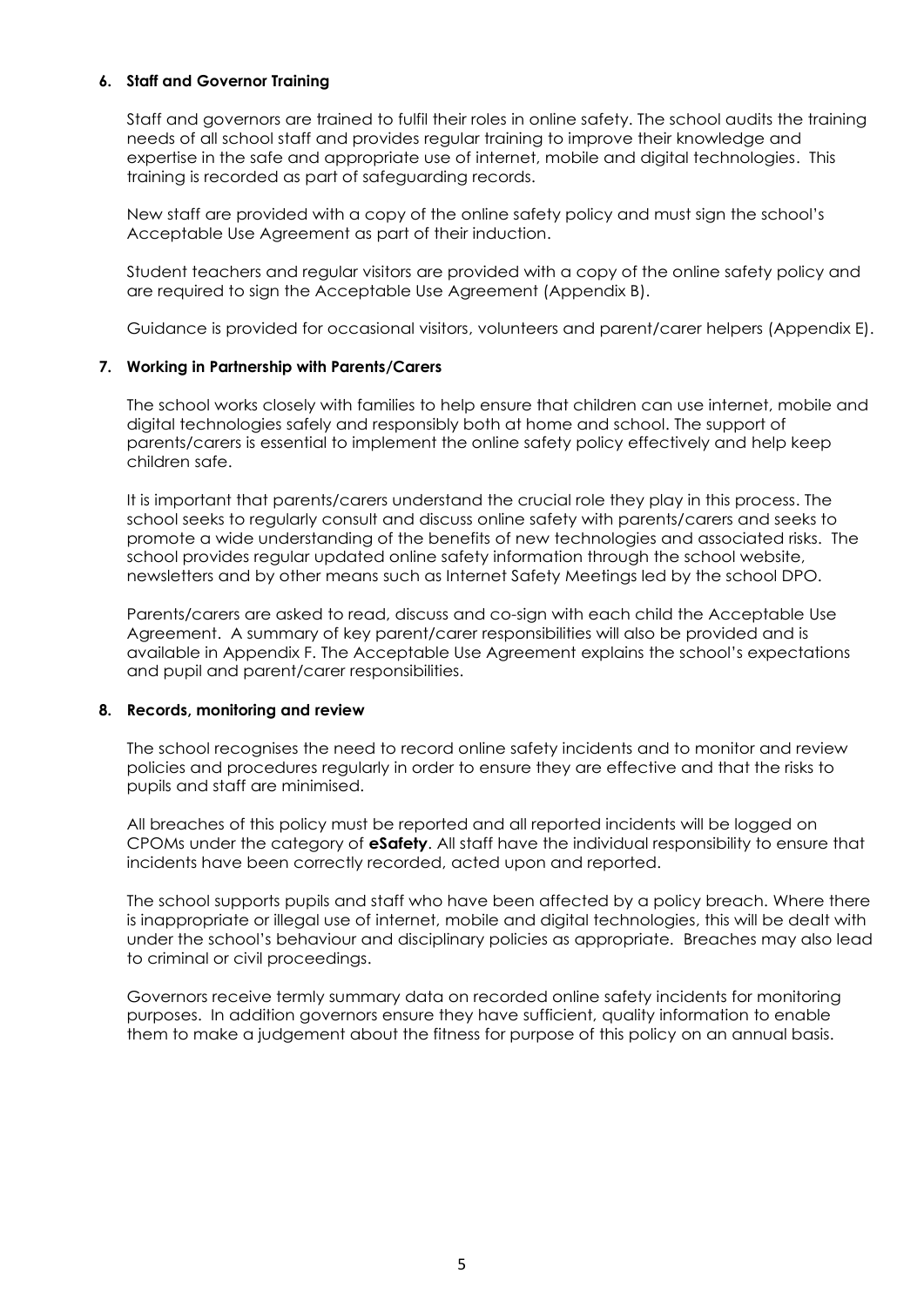# <span id="page-7-0"></span>**9. Appendices of the Online Safety Policy**

- A. Online Safety Acceptable Use Agreement Staff, Governors and student teachers (on placement or on staff)
- B. Online Safety Acceptable Use Agreement Peripatetic teachers/coaches, supply teachers
- C. Requirements for visitors, volunteers and parent/carer helpers working in the school (working directly with children or otherwise)
- D. Online Safety Acceptable Use Agreement Primary Pupils
- E. Online safety policy guide Summary of key parent/carer responsibilities
- F. Guidance on the process for responding to cyberbullying incidents
- G. Guidance for staff on preventing and responding to negative comments on social media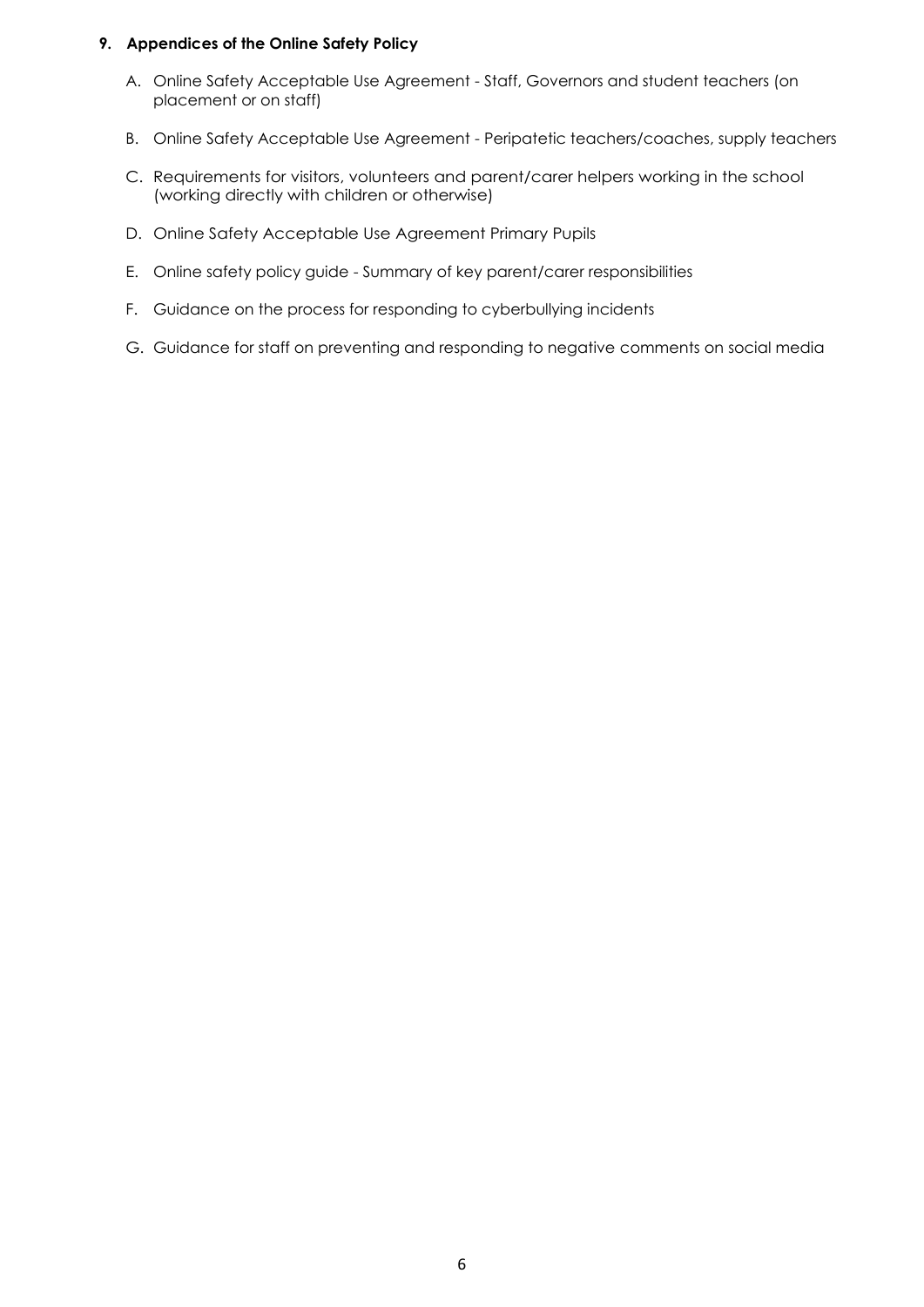#### **Appendix A**

#### <span id="page-8-1"></span>**Online Safety Acceptable Use Agreement - Staff, Governors and student teachers (on placement or on staff)**

<span id="page-8-0"></span>You must read this agreement in conjunction with the online safety policy and the GDPR policy. Once you have read these, you must sign and submit this agreement and it will be kept on record in the school. You should retain your own copy for reference. This forms part of your professional and safeguarding responsibilities.

Internet, mobile and digital technologies are part of our daily working life and this agreement is designed to ensure that all staff and governors are aware of their responsibilities in relation to their use. All staff, student teachers and governors are expected to adhere to this agreement and to the online safety policy. Any concerns or clarification should be discussed with the headteacher. Breaches will be investigated, recorded and, where appropriate, disciplinary procedures will apply and police involvement will be sought.

### **Internet Access**

I will not access or attempt to access any sites that contain any of the following: child abuse; pornography; discrimination of any kind; promotion of prejudice against any group; promotion of illegal acts; any other information which may be illegal or offensive. Inadvertent access on school equipment must be treated as an online safety incident, reported to the online safety lead and/or DSL and an incident report completed.

### **Online conduct**

I will ensure that my online activity, both in and outside school, will not bring the school, my professional reputation, or that of others, into disrepute.

I will not browse, download, upload or distribute any material that could be considered offensive, illegal or discriminatory. Exceptionally, use of controversial material as part of the curriculum should be planned and approved on every occasion (see policy).

I will report any accidental access to or receipt of inappropriate materials or filtering breach to the Headteacher and/ or DPO.

I understand that all my use of the internet and other related technologies can be traced and monitored and, should it be required, must be made available to my line manager, headteacher and others as required.

I will not give out my personal contact and online account information such as phone numbers, email address, and social media account details to pupils and/or parents\*/carers.

\*Where a member of staff is also a parent, the staff code of conduct must be adhered to. All staff are reminded about the expectation for confidentiality in regard to school business.

#### **Social networking**

I understand the need to separate my professional role from my private friendships; in my professional capacity I will not become 'friends' with parents/carers or pupils on social networks. Where my school role is my only connection to an individual, private online contact is unacceptable with parents/carers or pupils.

When using social networking for personal use I will ensure my settings are not public. My private account postings will never undermine or disparage the school, its staff, governors, parents/carers or pupils. Privileged information must remain confidential.

I will not upload any material about or references to the school or its community on my personal social networks.

#### **Passwords**

I understand that there is no occasion when a password should be shared with a pupil or anyone who is not a staff member, unless permission has been sought from the headteacher.

#### **Data protection**

I will follow requirements for data protection as outlined in GDPR policy. These include:

- Photographs must be kept securely and used appropriately, whether in school, taken off the school premises or accessed remotely
- Personal data can only be taken out of school or accessed remotely when authorised by the headteacher or governing body
- Personal or sensitive data taken off site must be encrypted

#### **Images and videos**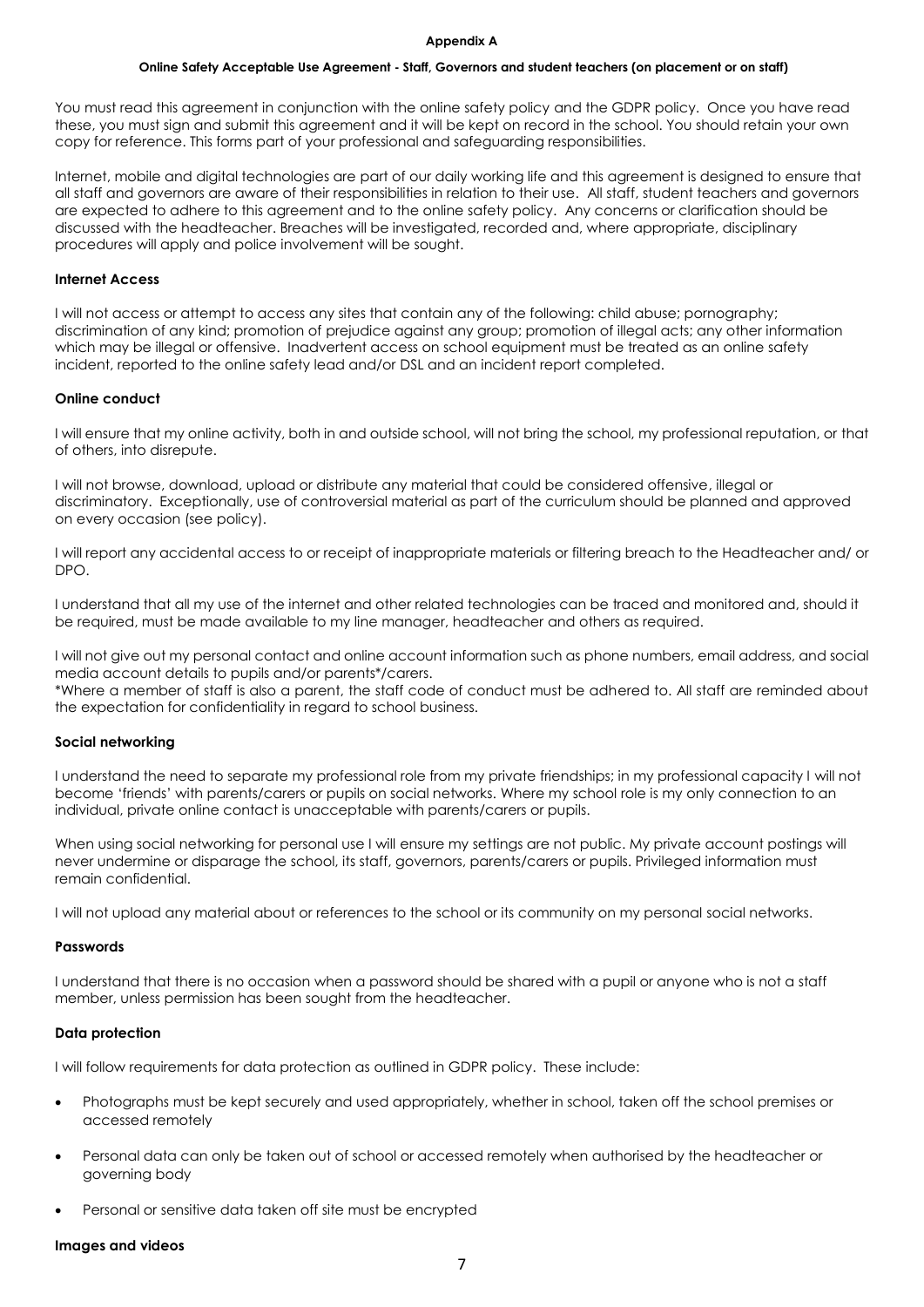I will only upload images or videos of staff, pupils or parents/carers onto school approved sites where specific permission has been granted.

I will not take images, sound recordings or videos of school events or activities on any personal device.

#### **Use of email**

I will use my school email address or governor hub for all school business. All such correspondence must be kept professional and is open to Subject Access Requests under the Freedom of Information Act. It is useful to use the approach of 'Do not write anything in email (or similar technology) that you would not be happy for anyone to read.' I will not use my school email addresses or governor hub for personal matters or non-school business.

#### **Use of personal devices**

I understand that as a member of staff I should at no time put myself in a position where a safeguarding allegation can be made against me as a result of my use of personal devices. I understand that the use of personal devices in school is at the discretion of the headteacher.

I will only use approved personal devices in designated areas and never in front of pupils.

#### **Additional hardware/software**

I will not install any hardware or software on school equipment without permission/ clearance of ITech. (To support this, ITech manage installations on hardware and are the only password holders.)

#### **Promoting online safety**

I understand that online safety is the responsibility of all staff and governors and I will promote positive online safety messages at all times including when setting homework or providing pastoral support.

I understand that it is my duty to support a whole school safeguarding approach and will report any inappropriate or concerning behaviour (of other staff, governors, visitors, pupils or parents/carers) to the DSL/DDSLs.

#### **Classroom management of internet access**

I will pre-check for appropriateness all internet sites used in the classroom and this will include the acceptability of other material visible, however briefly, on the site. I will not free-surf the internet in front of pupils.

If I am using the internet to teach about controversial issues I will secure, on every occasion, approval in advance for the material I plan to use with a member of the senior leadership.

### **Video conferencing**

I will only use the conferencing tools that have been identified and risk assessed by the school leadership. A schoolowned device should be used when running video-conferences, where possible.

#### **User signature**

I agree to follow this Acceptable Use Agreement and to support online safety throughout the school. I understand this forms part of the terms and conditions set out in my contract of employment (staff members only) and/or my responsibilities as a governor.

Signature …….………………….………… Date ……………………

Full Name ………………………………….......................... (printed) Job title ………………………………………………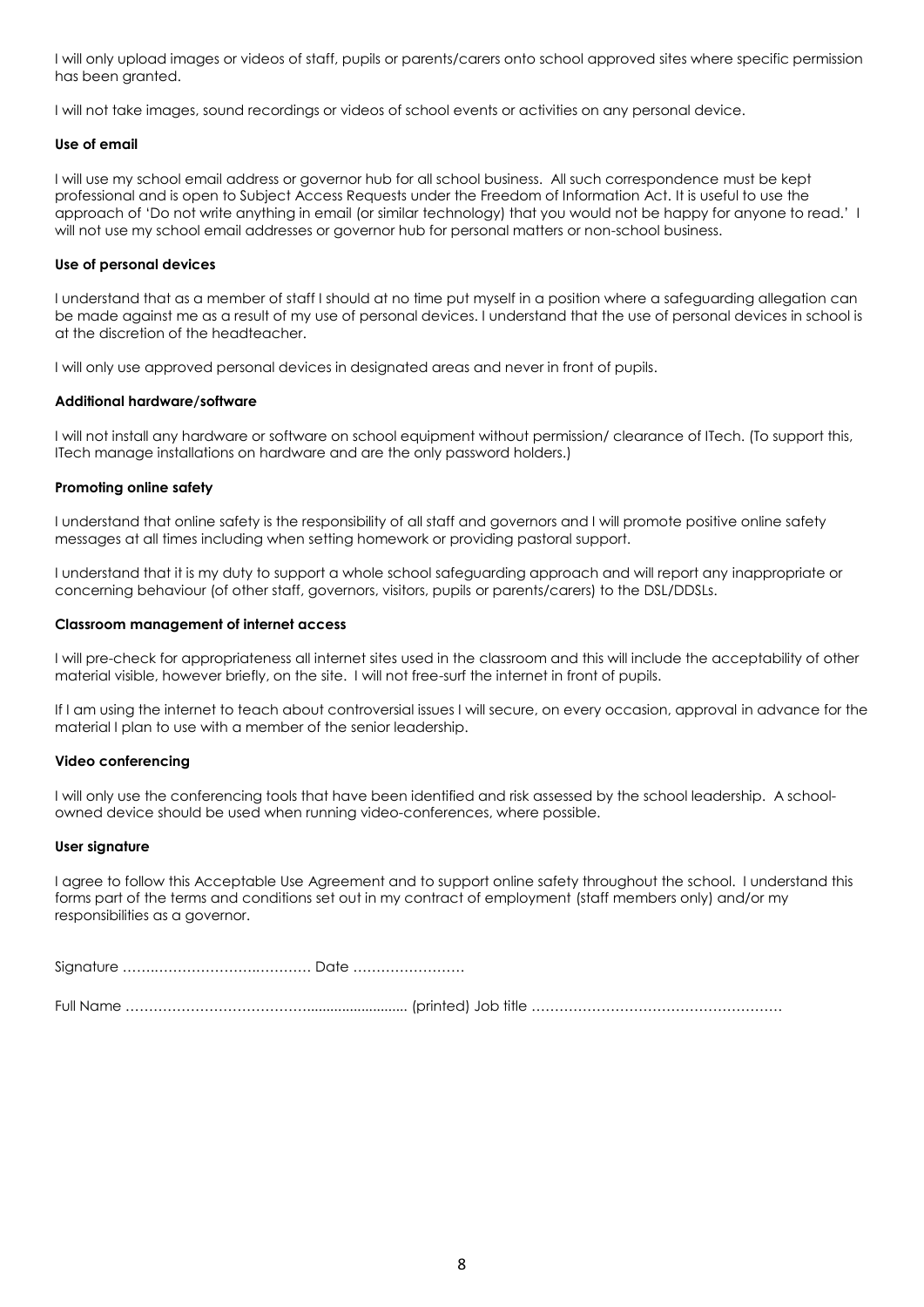### **Appendix B - Online Safety Acceptable Use Agreement - Peripatetic teachers/coaches, supply teachers**

### <span id="page-10-0"></span>**School name- Tudor Primary School Online safety lead (and DSL)- Maxine Smith**

This agreement forms part of your professional and safeguarding responsibility in the school. You must read and sign this agreement. This will be kept on record and you should retain your own copy for reference.

Internet, mobile and digital technologies are part of our daily working life and this agreement is designed to ensure that all staff and governors are aware of their responsibilities in relation to their use. You are expected to adhere to this agreement. Any concerns or clarification should be discussed with Maxine Smith (DSL). Breaches will be investigated, recorded and, where appropriate, disciplinary procedures will apply and police involvement will be sought.

The school's online safety policy will provide further detailed information as required.

### **Internet Access**

I will not access or attempt to access any sites that contain any of the following: child abuse; pornography; discrimination of any kind; promotion of prejudice against any group; promotion of illegal acts; any other information which may be illegal or offensive. Inadvertent access on school equipment must be treated as an online safety incident, reported to the online safety lead and/or DSL and an incident report completed.

### **Online conduct**

I will ensure that my online activity, both in and outside school, will not bring the school, my professional reputation, or that of others, into disrepute.

I will not browse, download, upload or distribute any material that could be considered offensive, illegal or discriminatory. Exceptionally, use of controversial material as part of the curriculum should be planned and approved on every occasion (see policy).

I will report any accidental access to or receipt of inappropriate materials or filtering breach to the SLT (who will inform the DPO).

I understand that all my use of the internet and other related technologies can be traced and monitored and, should it be required, must be made available to my line manager, headteacher and others as required.

I will not give out my personal contact and online account information such as phone numbers, email address, and social media account details to pupils and/or parents/carers.

Should I need to share my professional details, such as mobile phone number or email address, with parent/carers, this must be agreed in advance as an acceptable approach with the SLT.

### **Social networking**

I understand the need to separate my professional role from my private friendships; in my professional capacity I will not become 'friends' with parents/carers or pupils on social networks. Where my school role is my only connection to an individual, private online contact is unacceptable with parents/carers or pupils.

Information can be shared with pupils over 13 and parents/carers through an organisational social network site/page e.g. on Facebook or Twitter, but never through a personal account or site. In my professional role in the school, I will never engage in 1-1 exchanges with pupils or parent/carers on personal social network sites.

My private account postings will never undermine or disparage the school, its staff, governors, parents/carers or pupils. Privileged information known as a result of my work in the school must remain confidential.

I will not upload any material about or references to the school or its community on my personal social networks.

### **Passwords**

I must clarify what access I may have to the internet and/or school systems. If I have access of any kind, I understand that there is no occasion when a password should be shared with a pupil or anyone who is not a staff member.

### **Data protection**

I will follow all requirements for data protection explained to me by the school. These include:

 I must consult with the school before making any recordings, photographs and videos. Once agreed, these must be made on a school device.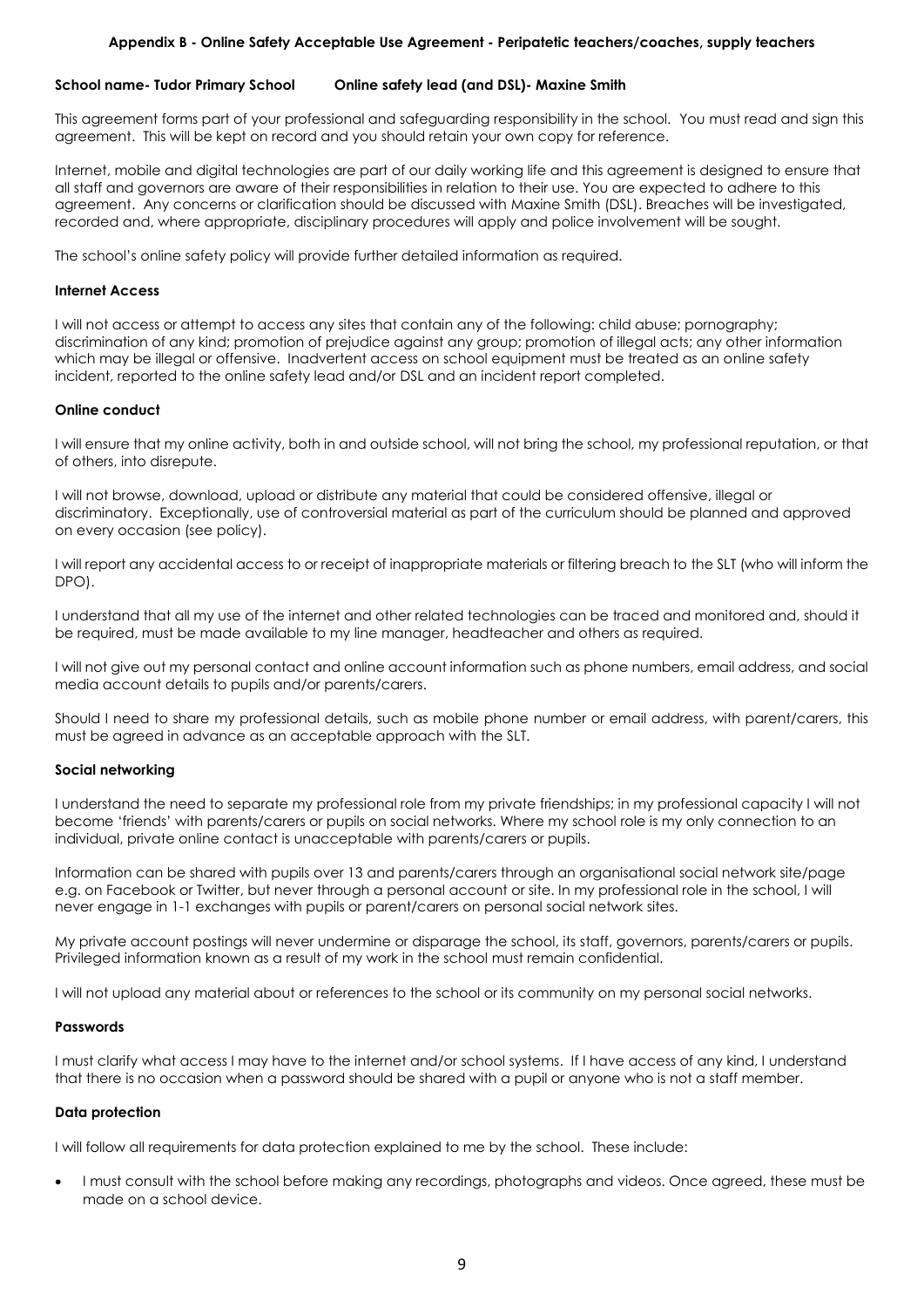I understand that there are strict controls and requirements regarding the collection and use of personal data. I will follow all requirements regarding GDPR.

#### **Images and videos**

I will only upload images or videos of staff, pupils or parents/carers onto school approved sites where specific permission has been granted.

I will not take images, sound recordings or videos of tuition or wider school activities on any personal device. School devices can be used for this purpose or, in the case of 1:1 tuition, pupil's or parent/carer devices can be used, with parent/carer agreement.

Internet, mobile and digital technologies provide helpful recording functions but these cannot be made on a teacher's personal device. Recordings can be made with the child's and parent/carer's agreement on a school device, an organisational device approved by the headteacher/DSL, or a young person's or parent/carer's own device.

### **Use of Email**

I will only use my professional email address for all school business. All such correspondence should be kept professional and is open to Subject Access Requests under the Freedom of Information Act. I will not use my professional email addresses for personal matters.

#### **Use of personal devices**

I understand that when working in the school I should at no time put myself in a position where a safeguarding allegation can be made against me as a result of my use of personal devices. I understand that the use of personal devices in school is at the discretion of the headteacher.

I will only use approved personal devices in designated areas and never in front of pupils. This therefore precludes use of specialist apps on personal devices. A school device could be used to access specialist apps that support pupil learning. Pupils can also be encouraged, but not required, to access such apps on their own devices if allowed by the school and with parent/carer agreement.

#### **Additional hardware/software**

I will not install any hardware or software on school equipment without permission of the SLT.

#### **Promoting online safety**

I understand that online safety is part of my responsibility and I will promote positive online safety messages at all times, including when setting homework, rehearsal or skill practice or when providing pastoral support.

I understand that it is my duty to support a whole school safeguarding approach and will report any behaviour (of staff, governors, visitors, pupils or parents/carers) which I believe may be inappropriate or concerning in any way to the DSL or SLT

#### **Classroom management of internet access**

I will pre-check for appropriateness all internet sites used in the classroom or during a tutoring session; this will include the acceptability of other material visible, however briefly, on the site. I will not free-surf the internet in front of pupils.

If I am using the internet to teach about controversial issues I will secure, on every occasion, approval in advance for the material I plan to use with the SLT.

#### **Video conferencing**

I will only use the conferencing tools that have been identified and risk assessed by the school leadership, DPO and DSL. A school-owned device should be used when running video-conferences, where possible.

#### **User Signature**

I agree to follow this Acceptable Use Agreement and to support online safety in my work in the school. I understand this forms part of my company/educational setting/organisation's contract with the school.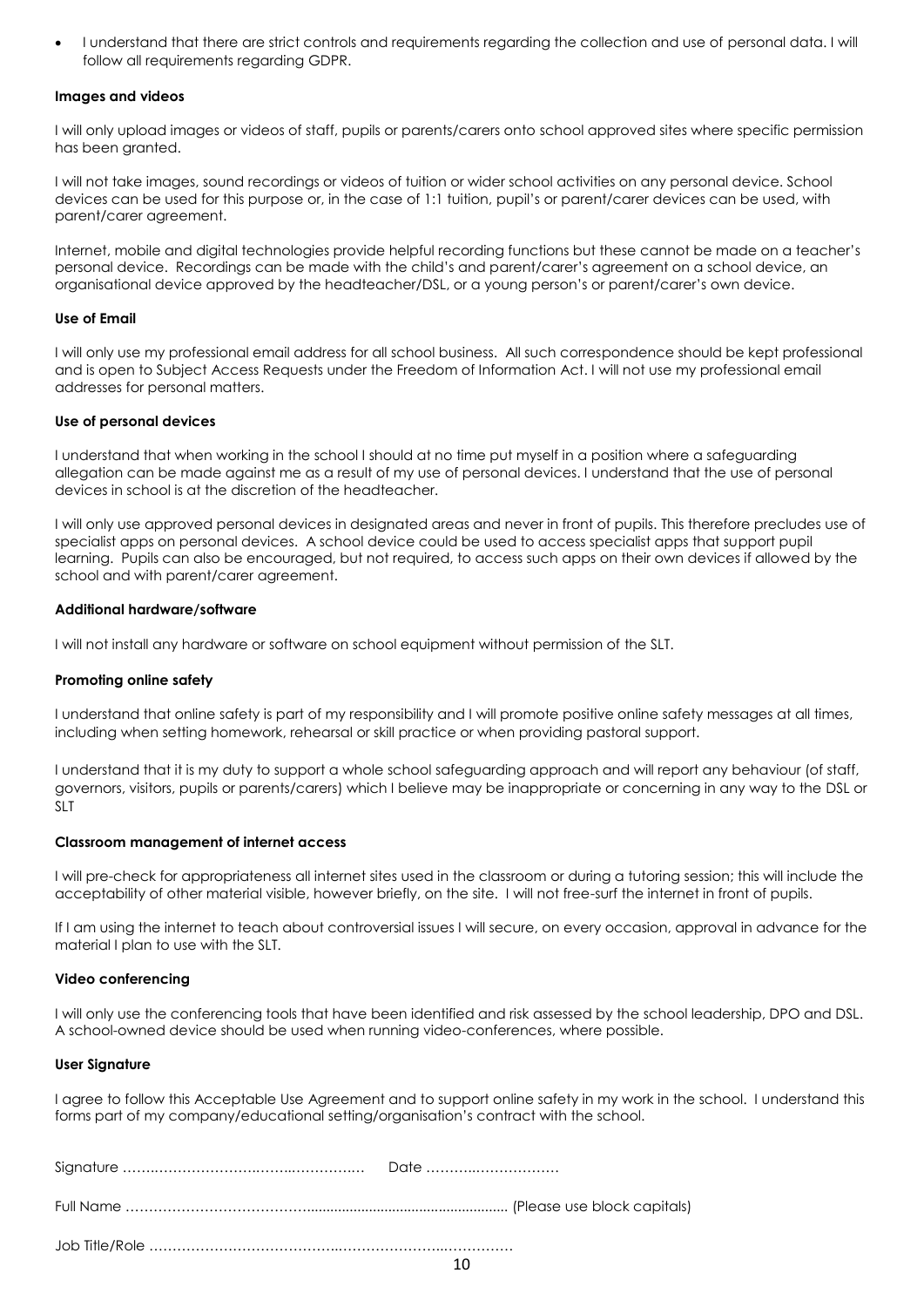# <span id="page-12-0"></span>**Appendix C - Requirements for volunteers and parent/carer helpers who work directly (as agreed) with children in school.**

# **School name- Tudor Primary Online safety lead/ DSL- Maxine Smith**

This document is designed to ensure that you are aware of your responsibilities when using any form of IT in the school and other aspects of safeguarding in connection with online safety.

Please raise **any** safeguarding concerns arising from your visit immediately with the headteacher and/or DSL

- I understand I may only use my personal mobile phone(s) and other devices with camera functions in designated areas. When not in a designated area, phones must be switched off and out of sight. Any exception must be pre-arranged.
- I will not take images, sound recording or videos of school events or activities, on or off site, on any device. Any possible exception must be pre-arranged.
- I will not give out my personal details such as mobile phone number, email address, and social media account details to pupils.
- I understand my visit to the school may give me access to privileged information about pupils, staff, school systems and plans. Such information should never be shared on line, including on social media sites.
- I understand I should not use school equipment to access the internet without prior approval from my contact in the school or the headteacher.
- If working in the classroom, I will pre-check for appropriateness all internet sites I intend to use including checking the acceptability of other material visible on the site. I will not free-surf the internet in front of pupils. If I am in any doubt about the appropriateness of the content I plan to use I will check with my contact in the school.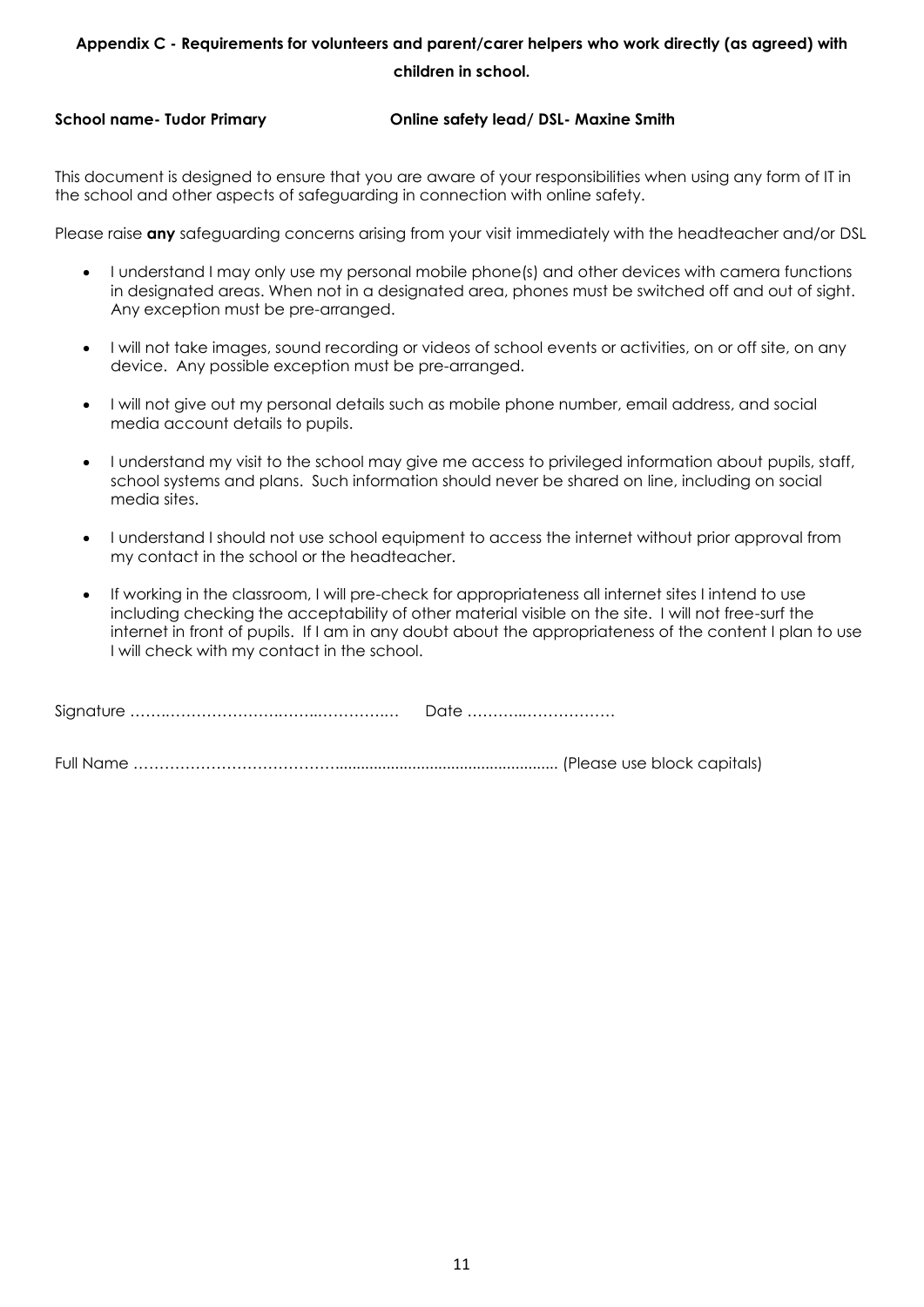# **Appendix D - Online Safety Acceptable Use Agreement Primary Pupils My online safety rules**

- <span id="page-13-0"></span>I will only use school IT equipment for activities agreed by school staff.
- I will not use my personal email address or other personal accounts in school
- I will not sign up for any online service on school devices unless this is an agreed part of a school project approved by my teacher and agreed by my parent/carer.
- I will only open email attachments if it has been approved by a member of school staff in school or a parent/carer out of school.
- In school I will only open or delete my files when told by a member of staff.
- I will not tell anyone other than my parents/carers my passwords. I will not use other people's usernames or passwords to pretend to be them online.
- I will make sure that all online contact I make is responsible, polite and sensible. I will be kind and respectful at all times.
- If I come across anything upsetting, unpleasant or nasty, or anything that makes me feel unsafe, I will tell my teacher or my parent/carer immediately.
- If someone says, asks or posts about me anything upsetting, unpleasant or nasty, or anything that makes me feel unsafe, I will not reply. I will tell my teacher or my parent/carer immediately.
- I will not give out my own or other people's personal information, including: name, phone number, home address, interests, schools or clubs. I will tell my teacher or parent/carer if anyone asks me online for personal information.
- Uploading or sending my image (photographs, videos, live streaming) online puts me at risk. I will always seek permission from my teacher or parent/carer if I wish to do this. I will not take, share or upload any image of anyone else without their permission and also, if they are a child, without their parent's/carer's permission.
- Even if I have permission, I will not upload any images, videos, sounds or words that **could** upset, now or in the future, any member of the school community, as this is cyberbullying.
- I understand that some people on the internet are not who they say they are and some people are not safe to be in contact with. I will not arrange to meet someone I only know on the internet. If someone asks to meet me, I will not reply to them and I will tell a teacher or a parent/carer immediately.
- I understand that everything I do or receive online can be traced now and in the future. I know it is important to build a good online reputation.
- I understand that some personal devices are allowed in school and some are not, and I will follow the rules. I will not assume that new devices can be brought into school without getting permission.
- I understand my behaviour in the virtual classroom should mirror that in the physical classroom
- I will not lie about my age in order to access games, apps or social networks that are for older people as this will put me at risk.
- I understand that these rules are designed to keep me safe now and in the future. If I break the rules my teachers will look into it and may need to take action.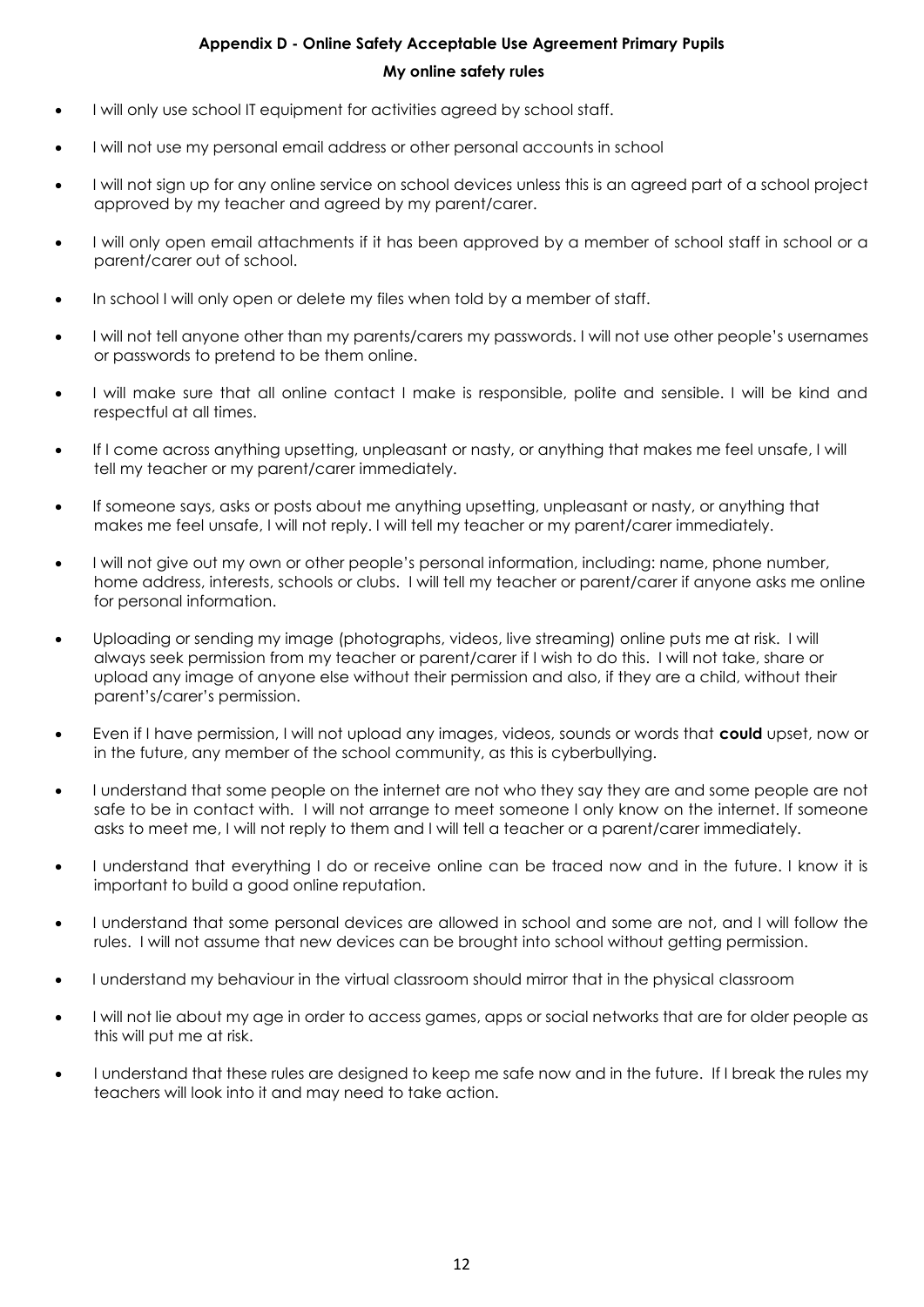# Dear Parent/Carer,

The internet, email, mobile technologies and online resources have become an important part of learning and life. We want all children to be safe and responsible when using any IT. It is essential that children are aware of online risk, know how to stay safe and know where to go to report problems or to get help.

Please read through these online safety rules with your child/ren and talk with them to ensure they understand their importance and what it means for them (and for you). When you have done this, you both need to sign this agreement to say that you agree to follow the rules. Any concerns or explanation can be discussed with the headteacher or the DSL (Maxine Smith).

Please return the signed sections of this form which will be kept on record at the school.

# **Pupil agreement**

Pupil name……………………………………………….…

This agreement is to keep me safe. I have discussed this agreement with my parents/carers and understand the commitment I have made and my responsibilities.

Pupil signature……………………………………………………………………..

# **Parent(s)/Carer(s) agreement**

Parent(s)/Carer(s) name(s)………………………………………………………

I/we have discussed this agreement/ online safety guide, which highlights the associated risks when accessing the internet, mobile and digital technologies, with our child/ren. I/we agree to support them in following the terms of this agreement.

I/we also agree not to share school related information or images online or post material that may bring the school or any individual within it into disrepute.

(Rather than posting negative material online, any parent, distressed or concerned about an aspect of school should make immediate contact with a member of staff. Negative postings about the school would impact on the reputation of the whole school community. Parents are encouraged to report breaches so that we can protect the reputation of the school, staff, pupils and parents).

I/we also agree only to use personal mobile phones and devices in designated areas of the school unless otherwise informed, e.g. for specific events and activities. I/we understand that under no circumstance should images be taken at any time on school premises of anyone other than our own child/ren, unless there is a pre-specified agreement. I/we understand that when on school premises, but not in a designated area where phones can be used, they must be switched off and out of sight.

# **Parent(s)/Carer(s) agreement**

Parent(s)/Carer(s) name(s)……………………………………………………….

Parent/carer signature……………………………………………..

Date …………………………………………………………...….…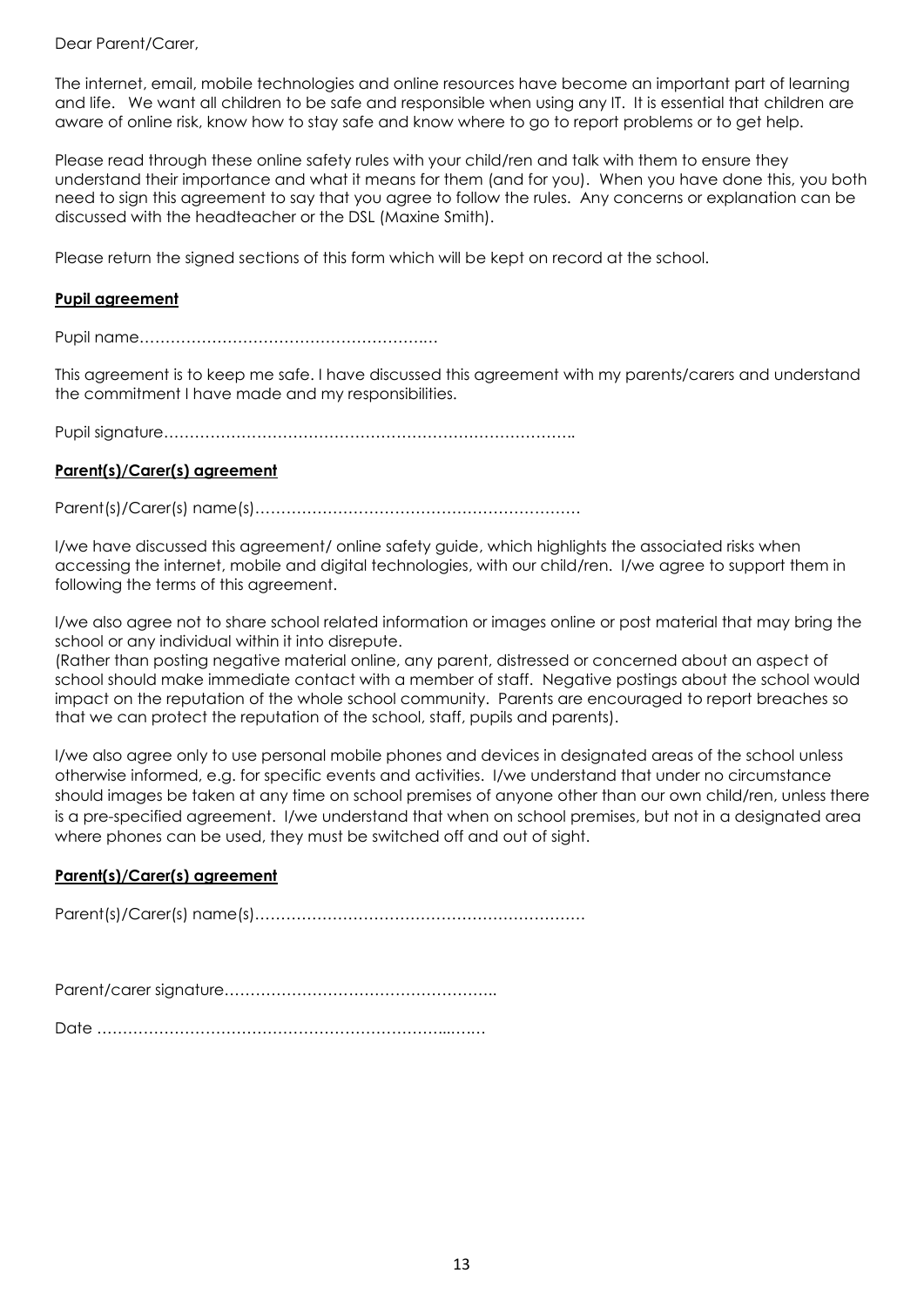# <span id="page-15-0"></span>**Appendix E - Online safety policy guide - Summary of key parent/carer responsibilities**

The school provides online safety information for parents/carers, through the website, in newsletters and at events. It is important that parents/carers understand their key role in supporting children to behave appropriately and keep themselves safe online.

The online safety policy, supported by its acceptable use agreements, is intended to protect the interests and safety of the whole school community.

- Parents/carers are required to support their child in understanding and signing the Online Safety Acceptable Use Agreement for pupils.
- Parents/ carers are requested to use the official school news sources/ lines of communication when finding out school information. Unofficial sources (eg Facebook/Whatsapp groups) should not be used as the primary news source.
- The school requests that parents/ carers engage with school to discuss any school related questions/ concerns before sharing views on social media.
- Parents/carers may only use personal mobile phones and devices in designated areas of the school unless otherwise informed, e.g. for specific events and activities. Under no circumstance should images be taken at any time on school premises that include anyone other than their own child, unless there is a pre-specified agreement with individuals and parents/carers.
- Parents/carers should not assume that pupils can bring technological devices to school and should always check with the school first.
- All cyberbullying incidents affecting children in the school should be reported immediately. (If the incident involves an indecent image of a child the report must also be made immediately to the police for your own protection.) The school will investigate and respond to all reported cyberbullying incidents, liaising with others where appropriate. No reply should ever be sent to the sender/poster of cyberbullying content. If applicable block the sender and report abuse to the site. Evidence should be retained and shown in school and/or to the police. Evidence should not be forwarded.
- The school may choose to set up social media sites, blogs or have some other online presence in its own name. Parents/carers, however, do not have the right to set up any site, page, chat group or any other online presence that uses the school name or logo in any form.
- Any parent/carer, distressed or concerned about an aspect of school should make immediate contact with a member of staff rather than posting their concerns online. Parents/carers should not share school related information or images online or post material that may bring the school or any individual within it into disrepute. Negative postings about the school would impact on the reputation of the whole school community. Parents/carers are encouraged to report breaches so that we can protect the reputation of the school, staff, pupils and parents/carers.

Please see the full online safety policy in the policies section on the school website.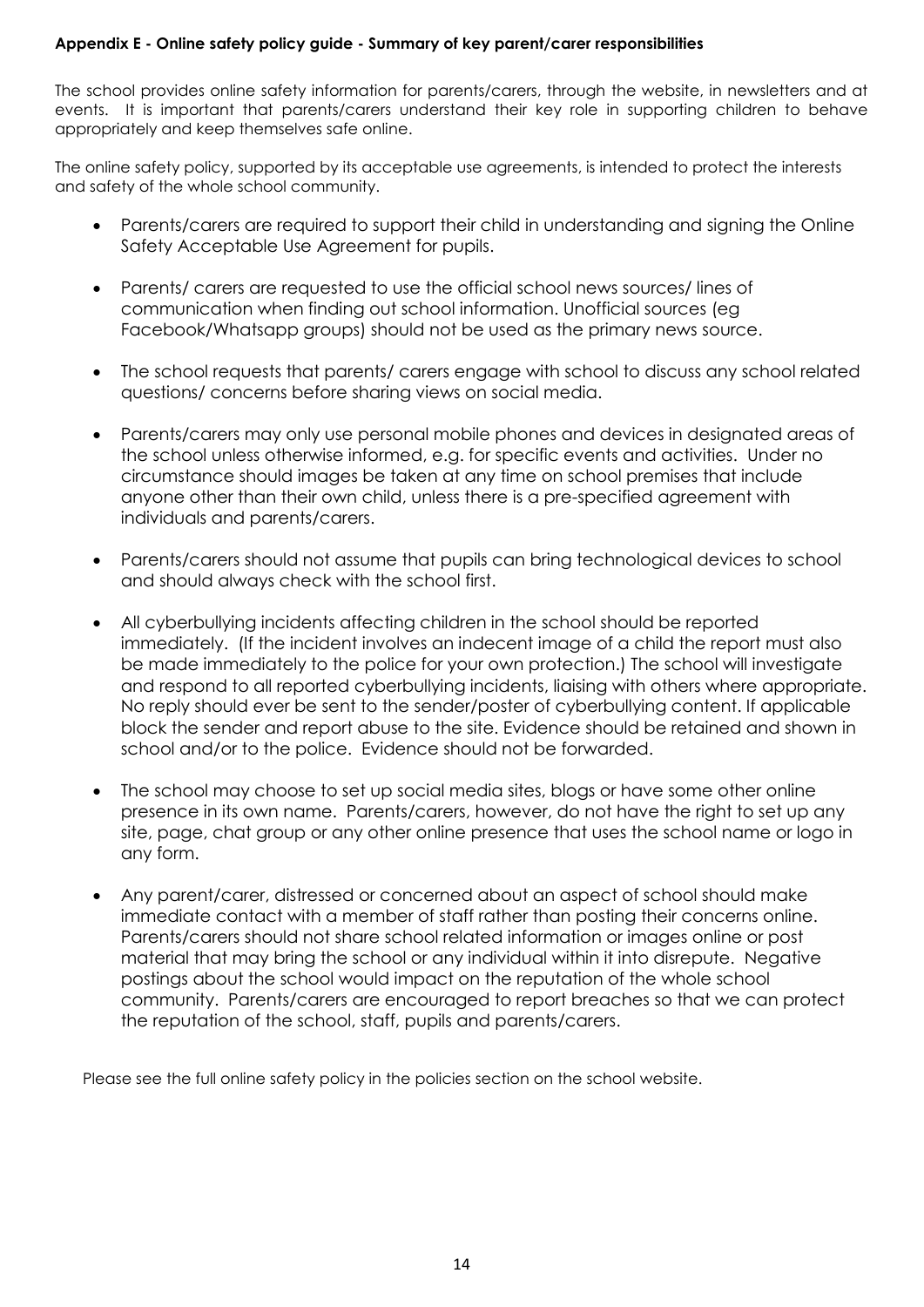# **Appendix F** - **Guidance on the process for responding to cyberbullying incidents**

<span id="page-16-0"></span>All cyberbullying incidents should be reported and responded to. Where the perpetrator is a member of the school community the majority of cases can be dealt with through mediation and/or disciplinary processes.

The following procedures are recommended:

- Never reply to the sender/poster of cyberbullying content. If applicable, block the sender.
- Incidents should be reported immediately. Pupils should report to a member of staff (e.g. class teacher, headteacher) and staff members should seek support from their line manager or a senior member of staff.
- The person reporting the cyberbullying should save the evidence and record the time and date. This evidence must not be forwarded but must be available to show at a meeting. Under no circumstances should indecent images of children and young people be printed or forwarded as this is a further criminal act. Staff should not ask to see the evidence of reported indecent images of children or young people but must refer this immediately to the police. Any member of staff being shown such evidence should immediately inform their line manager or the headteacher so that the circumstances can be recorded.
- A senior member of staff will meet with the person who has reported the incident and the target, if different, to listen, reassure and support. All relevant facts will be reviewed and documented.
- If appropriate, a senior member of staff will conduct an investigation.
- Anyone found to have cyberbullied will have attention drawn to the seriousness of their behaviour and if necessary the police will be involved. If the comments are threatening, abusive, sexist, of a sexual nature, constitute a hate crime or are libellous they may well break the law. Online harassment and stalking is also a crime.
- Once evidence has been secured then the person who has cyberbullied will be requested to remove the offending comments/material. Any refusal will lead to an escalation of sanctions.